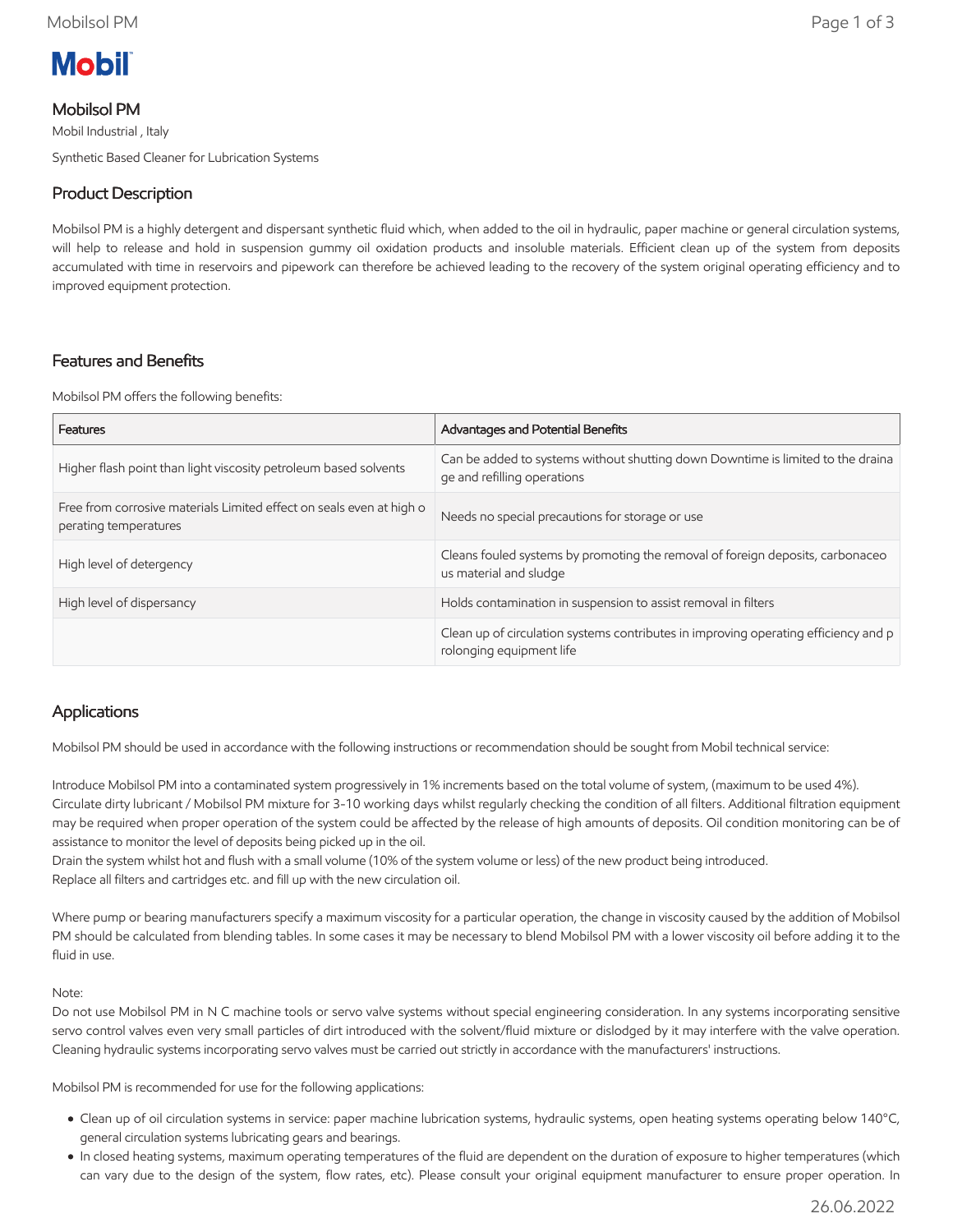### Mobilsol PM Page 2 of 3

addition, the following conditions are recommended: 1) Maintain turbulent flow through the heater with Reynolds number greater than 10,000; 2) take steps (as directed by heater OEM) to avoid localised areas of high heat flux, which can lead to locally high skin temperatures in the heater causing thermal degradation of the fluid; 3) nitrogen blanketing to minimise exposure of the fluid to oxygen and formation of oxidised components.

Clean up by brush or dip of machine parts, gears, bearings

### Typical Properties

| <b>Mobilsol PM</b>                     |       |
|----------------------------------------|-------|
| Colour, visual                         | Brown |
| Viscosity @ 40°C, ASTM D 445           | 383   |
| Viscosity @ 100°C, ASTM D 445          | 21    |
| Viscosity Index, ASTM D 2270           | 56    |
| Flash Point COC, °C, ASTM D 92         | 208   |
| Total Base Number, mg KOH/g, ASTM 2896 | 9.8   |
| Density at 15°C, ASTM D 4052           | 0.885 |

### Health and Safety

Based on available information, this product is not expected to produce adverse effects on health when used for the intended application and the recommendations provided in the Material Safety Data Sheet (MSDS) are followed. MSDS's are available upon request through your sales contact office, or via the Internet. This product should not be used for purposes other than its intended use. If disposing of used product, take care to protect the environment.

The Mobil logotype, the Pegasus design and Mobilsol are trademarks of Exxon Mobil Corporation, or one of its subsidiaries.

05-2020

#### Esso Italiana s.r.l.

Via Castello della Magliana 25 00148, Roma, Italia

#### You can always contact our Technical Help Desk engineers on Mobil lubricants and services related questions:<https://www.mobil.it/it-it/contact-us>

### 800.011723

#### [http://www.exxonmobil.com](http://www.exxonmobil.com/)

Typical Properties are typical of those obtained with normal production tolerance and do not constitute a specification. Variations that do not affect product performance are to be expected during normal manufacture and at different blending locations. The information contained herein is subject to change without notice. All products may not be available locally. For more information, contact your local ExxonMobil contact or visit

#### [www.exxonmobil.com](http://www.exxonmobil.com/)

ExxonMobil is comprised of numerous affiliates and subsidiaries, many with names that include Esso, Mobil, or ExxonMobil. Nothing in this document is intended to override or supersede the corporate separateness of local entities. Responsibility for local action and accountability remains with the local ExxonMobil-affiliate entities.